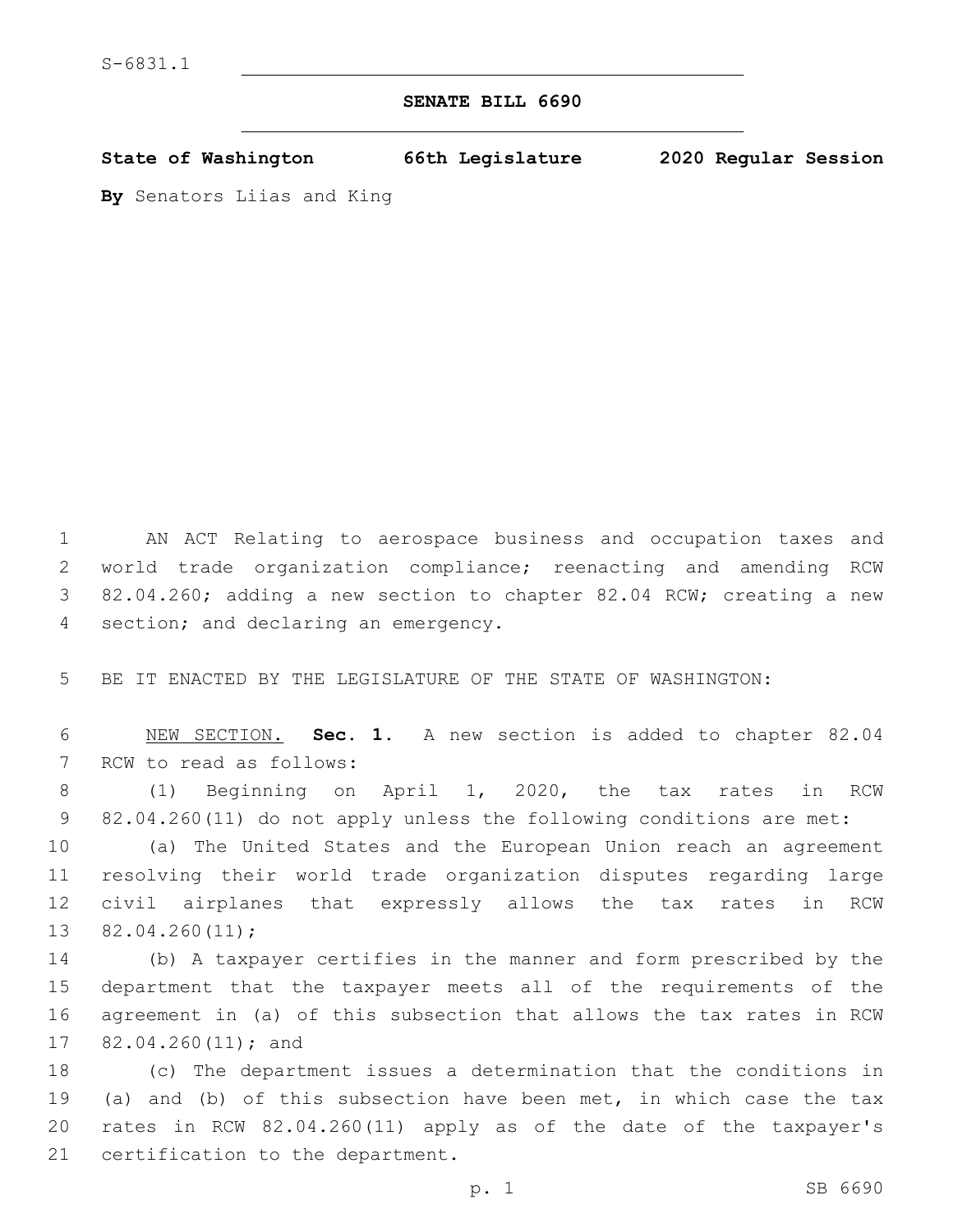(2) The department must provide written notice of the determination and effective date to affected parties, the chief clerk of the house of representatives, the secretary of the senate, the office of the code reviser, and others as deemed appropriate by the 5 department.

 (3) For the purpose of this section, "world trade organization disputes regarding large civil airplanes" means any disputes filed by the United States or the European Union prior to the effective date of this section that involve either allegations of subsidies to large civil airplanes, or allegations of taxes imposed by Washington on 11 commercial airplanes, or both.

 **Sec. 2.** RCW 82.04.260 and 2019 c 425 s 1 and 2019 c 336 s 4 are 13 each reenacted and amended to read as follows:

 (1) Upon every person engaging within this state in the business 15 of manufacturing:

 (a) Wheat into flour, barley into pearl barley, soybeans into soybean oil, canola into canola oil, canola meal, or canola by- products, or sunflower seeds into sunflower oil; as to such persons the amount of tax with respect to such business is equal to the value of the flour, pearl barley, oil, canola meal, or canola by-product manufactured, multiplied by the rate of 0.138 percent;

 (b) Beginning July 1, 2025, seafood products that remain in a raw, raw frozen, or raw salted state at the completion of the manufacturing by that person; or selling manufactured seafood products that remain in a raw, raw frozen, or raw salted state at the completion of the manufacturing, to purchasers who transport in the 27 ordinary course of business the goods out of this state; as to such persons the amount of tax with respect to such business is equal to the value of the products manufactured or the gross proceeds derived from such sales, multiplied by the rate of 0.138 percent. Sellers must keep and preserve records for the period required by RCW 82.32.070 establishing that the goods were transported by the purchaser in the ordinary course of business out of this state;

 (c)(i) Except as provided otherwise in (c)(iii) of this subsection, from July 1, 2025, until January 1, 2036, dairy products; or selling dairy products that the person has manufactured to purchasers who either transport in the ordinary course of business the goods out of state or purchasers who use such dairy products as 39 an ingredient or component in the manufacturing of a dairy product;

p. 2 SB 6690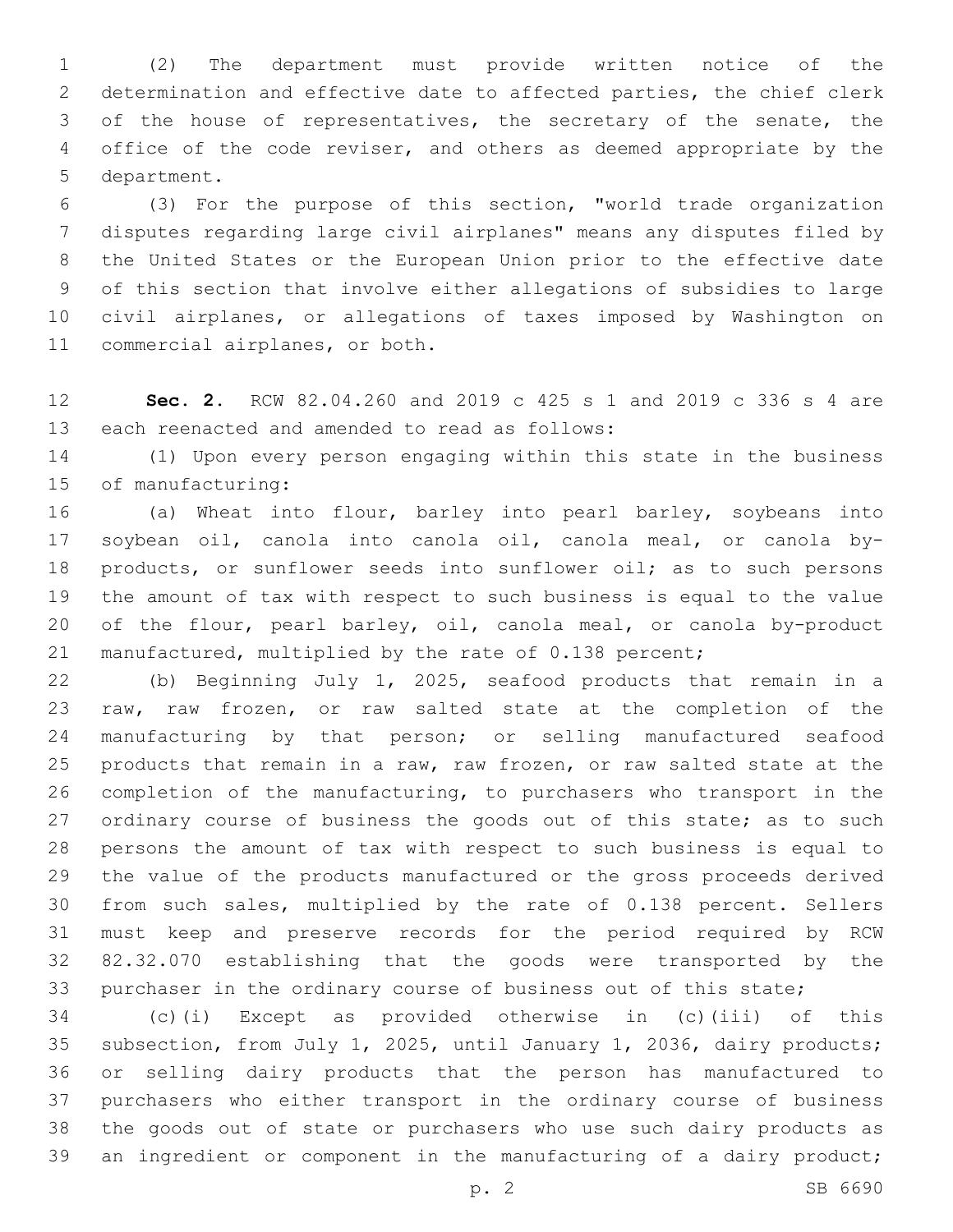as to such persons the tax imposed is equal to the value of the products manufactured or the gross proceeds derived from such sales multiplied by the rate of 0.138 percent. Sellers must keep and preserve records for the period required by RCW 82.32.070 establishing that the goods were transported by the purchaser in the ordinary course of business out of this state or sold to a manufacturer for use as an ingredient or component in the 8 manufacturing of a dairy product.

 (ii) For the purposes of this subsection (1)(c), "dairy products" 10 means:

 (A) Products, not including any marijuana-infused product, that as of September 20, 2001, are identified in 21 C.F.R., chapter 1, parts 131, 133, and 135, including by-products from the manufacturing 14 of the dairy products, such as whey and casein; and

 (B) Products comprised of not less than seventy percent dairy products that qualify under (c)(ii)(A) of this subsection, measured 17 by weight or volume.

 (iii) The preferential tax rate provided to taxpayers under this subsection (1)(c) does not apply to sales of dairy products on or after July 1, 2023, where a dairy product is used by the purchaser as an ingredient or component in the manufacturing in Washington of a 22 dairy product;

 (d)(i) Beginning July 1, 2025, fruits or vegetables by canning, preserving, freezing, processing, or dehydrating fresh fruits or vegetables, or selling at wholesale fruits or vegetables manufactured 26 by the seller by canning, preserving, freezing, processing, or dehydrating fresh fruits or vegetables and sold to purchasers who transport in the ordinary course of business the goods out of this state; as to such persons the amount of tax with respect to such business is equal to the value of the products manufactured or the gross proceeds derived from such sales multiplied by the rate of 0.138 percent. Sellers must keep and preserve records for the period required by RCW 82.32.070 establishing that the goods were transported by the purchaser in the ordinary course of business out 35 of this state.

 (ii) For purposes of this subsection (1)(d), "fruits" and "vegetables" do not include marijuana, useable marijuana, or 38 marijuana-infused products; and

 (e) Wood biomass fuel; as to such persons the amount of tax with respect to the business is equal to the value of wood biomass fuel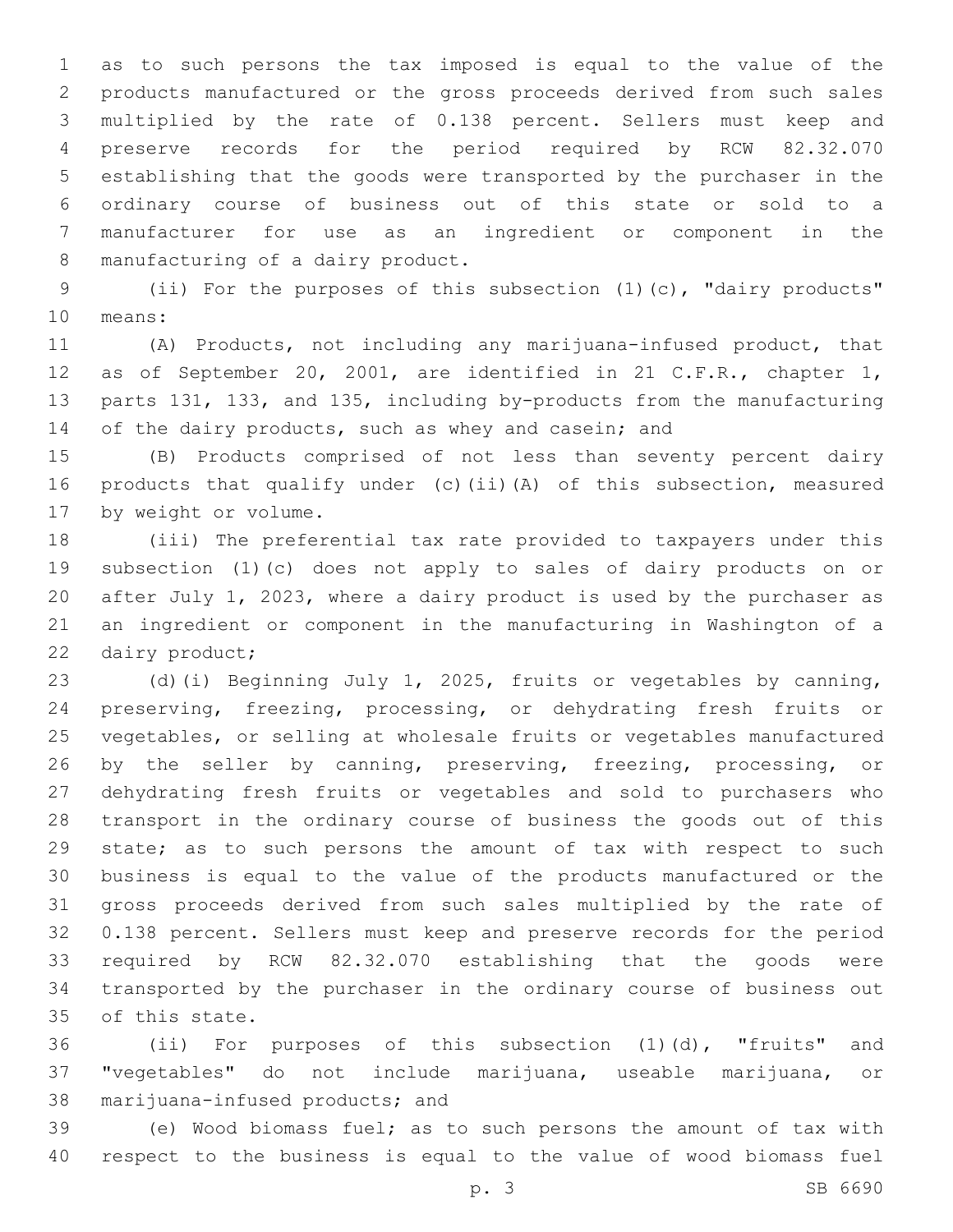manufactured, multiplied by the rate of 0.138 percent. For the purposes of this section, "wood biomass fuel" means a liquid or gaseous fuel that is produced from lignocellulosic feedstocks, including wood, forest, or field residue and dedicated energy crops, and that does not include wood treated with chemical preservations such as creosote, pentachlorophenol, or copper-chrome-arsenic.

 (2) Upon every person engaging within this state in the business of splitting or processing dried peas; as to such persons the amount of tax with respect to such business is equal to the value of the 10 peas split or processed, multiplied by the rate of 0.138 percent.

 (3) Upon every nonprofit corporation and nonprofit association engaging within this state in research and development, as to such corporations and associations, the amount of tax with respect to such activities is equal to the gross income derived from such activities 15 multiplied by the rate of 0.484 percent.

 (4) Upon every person engaging within this state in the business of slaughtering, breaking and/or processing perishable meat products 18 and/or selling the same at wholesale only and not at retail; as to such persons the tax imposed is equal to the gross proceeds derived from such sales multiplied by the rate of 0.138 percent.

 (5)(a) Upon every person engaging within this state in the business of acting as a travel agent or tour operator and whose annual taxable amount for the prior calendar year was two hundred fifty thousand dollars or less; as to such persons the amount of the tax with respect to such activities is equal to the gross income derived from such activities multiplied by the rate of 0.275 percent.

 (b) Upon every person engaging within this state in the business of acting as a travel agent or tour operator and whose annual taxable amount for the calendar year was more than two hundred fifty thousand dollars; as to such persons the amount of the tax with respect to such activities is equal to the gross income derived from such activities multiplied by the rate of 0.275 percent through June 30, 33 2019, and 0.9 percent beginning July 1, 2019.

 (6) Upon every person engaging within this state in business as an international steamship agent, international customs house broker, international freight forwarder, vessel and/or cargo charter broker in foreign commerce, and/or international air cargo agent; as to such persons the amount of the tax with respect to only international activities is equal to the gross income derived from such activities 40 multiplied by the rate of 0.275 percent.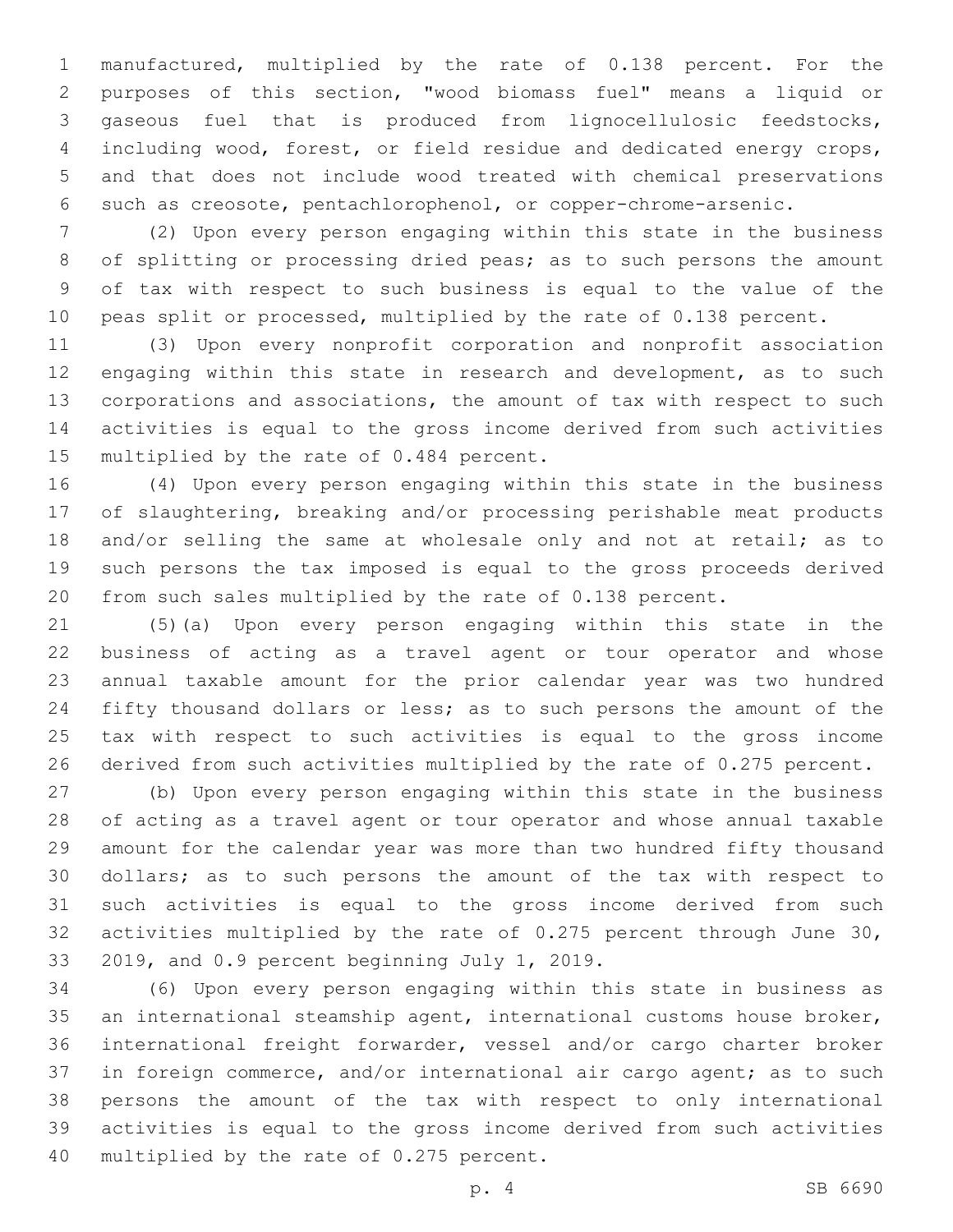(7) Upon every person engaging within this state in the business of stevedoring and associated activities pertinent to the movement of goods and commodities in waterborne interstate or foreign commerce; as to such persons the amount of tax with respect to such business is equal to the gross proceeds derived from such activities multiplied by the rate of 0.275 percent. Persons subject to taxation under this subsection are exempt from payment of taxes imposed by chapter 82.16 RCW for that portion of their business subject to taxation under this subsection. Stevedoring and associated activities pertinent to the conduct of goods and commodities in waterborne interstate or foreign commerce are defined as all activities of a labor, service or transportation nature whereby cargo may be loaded or unloaded to or from vessels or barges, passing over, onto or under a wharf, pier, or similar structure; cargo may be moved to a warehouse or similar holding or storage yard or area to await further movement in import or export or may move to a consolidation freight station and be stuffed, unstuffed, containerized, separated or otherwise segregated or aggregated for delivery or loaded on any mode of transportation for delivery to its consignee. Specific activities included in this definition are: Wharfage, handling, loading, unloading, moving of cargo to a convenient place of delivery to the consignee or a convenient place for further movement to export mode; documentation services in connection with the receipt, delivery, checking, care, custody and control of cargo required in the transfer of cargo; imported automobile handling prior to delivery to consignee; terminal stevedoring and incidental vessel services, including but not limited to plugging and unplugging refrigerator service to containers, trailers, and other refrigerated cargo receptacles, and securing ship 29 hatch covers.

 (8)(a) Upon every person engaging within this state in the business of disposing of low-level waste, as defined in RCW 43.145.010; as to such persons the amount of the tax with respect to such business is equal to the gross income of the business, excluding any fees imposed under chapter 43.200 RCW, multiplied by the rate of 35 3.3 percent.

 (b) If the gross income of the taxpayer is attributable to activities both within and without this state, the gross income attributable to this state must be determined in accordance with the methods of apportionment required under RCW 82.04.460.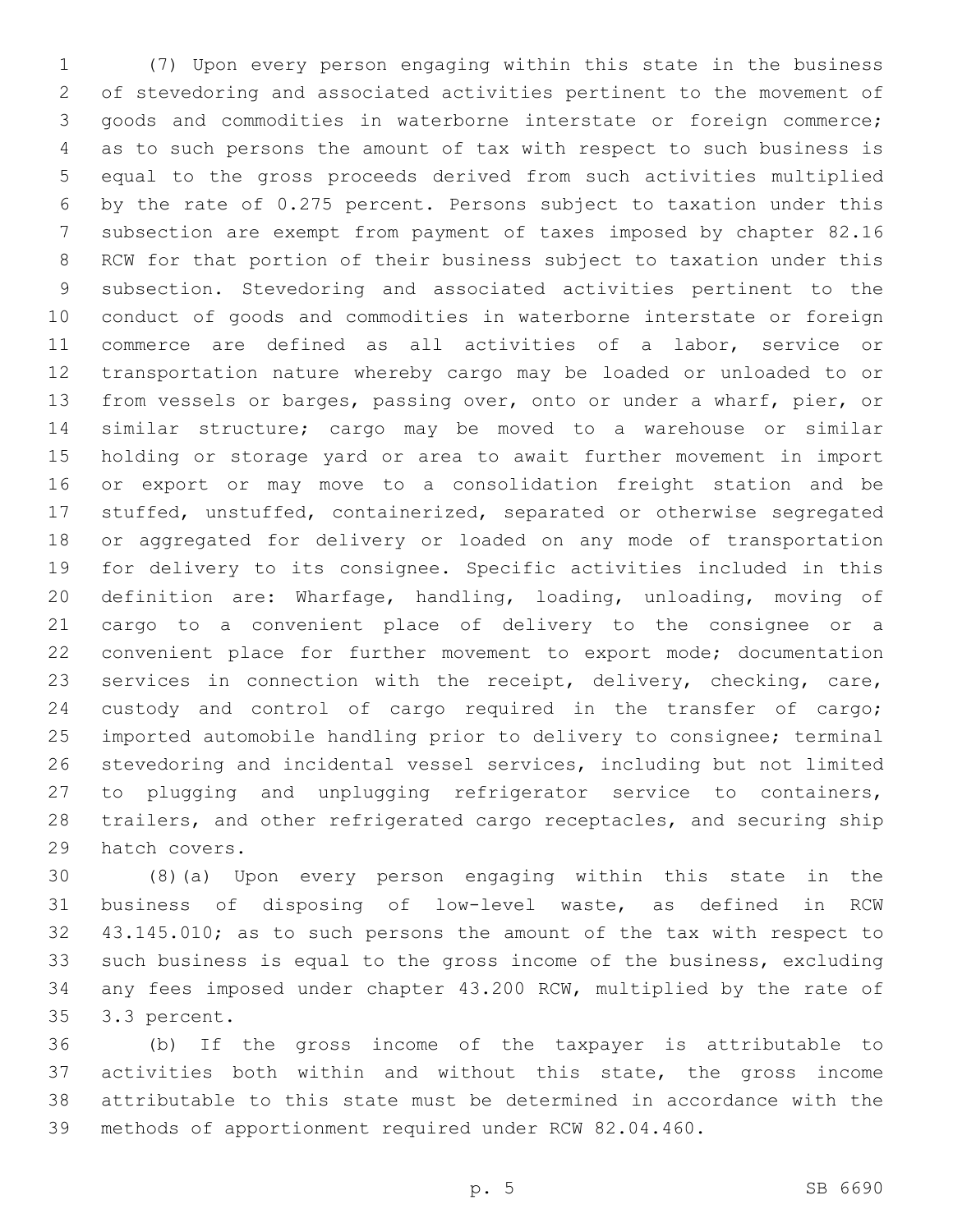(9) Upon every person engaging within this state as an insurance producer or title insurance agent licensed under chapter 48.17 RCW or a surplus line broker licensed under chapter 48.15 RCW; as to such persons, the amount of the tax with respect to such licensed activities is equal to the gross income of such business multiplied 6 by the rate of  $0.484$  percent.

 (10) Upon every person engaging within this state in business as a hospital, as defined in chapter 70.41 RCW, that is operated as a nonprofit corporation or by the state or any of its political subdivisions, as to such persons, the amount of tax with respect to such activities is equal to the gross income of the business multiplied by the rate of 0.75 percent through June 30, 1995, and 1.5 13 percent thereafter.

(11) Except as otherwise provided in section 1 of this act:

 (a) Beginning October 1, 2005, upon every person engaging within this state in the business of manufacturing commercial airplanes, or components of such airplanes, or making sales, at retail or wholesale, of commercial airplanes or components of such airplanes, manufactured by the seller, as to such persons the amount of tax with respect to such business is, in the case of manufacturers, equal to the value of the product manufactured and the gross proceeds of sales 22 of the product manufactured, or in the case of processors for hire, equal to the gross income of the business, multiplied by the rate of:

 (i) 0.4235 percent from October 1, 2005, through June 30, 2007; 25 and

26 (ii) 0.2904 percent beginning July 1, 2007.

 (b) Beginning July 1, 2008, upon every person who is not eligible to report under the provisions of (a) of this subsection (11) and is engaging within this state in the business of manufacturing tooling specifically designed for use in manufacturing commercial airplanes or components of such airplanes, or making sales, at retail or wholesale, of such tooling manufactured by the seller, as to such persons the amount of tax with respect to such business is, in the case of manufacturers, equal to the value of the product manufactured and the gross proceeds of sales of the product manufactured, or in the case of processors for hire, be equal to the gross income of the business, multiplied by the rate of 0.2904 percent.

 (c) For the purposes of this subsection (11), "commercial airplane" and "component" have the same meanings as provided in RCW 82.32.550.40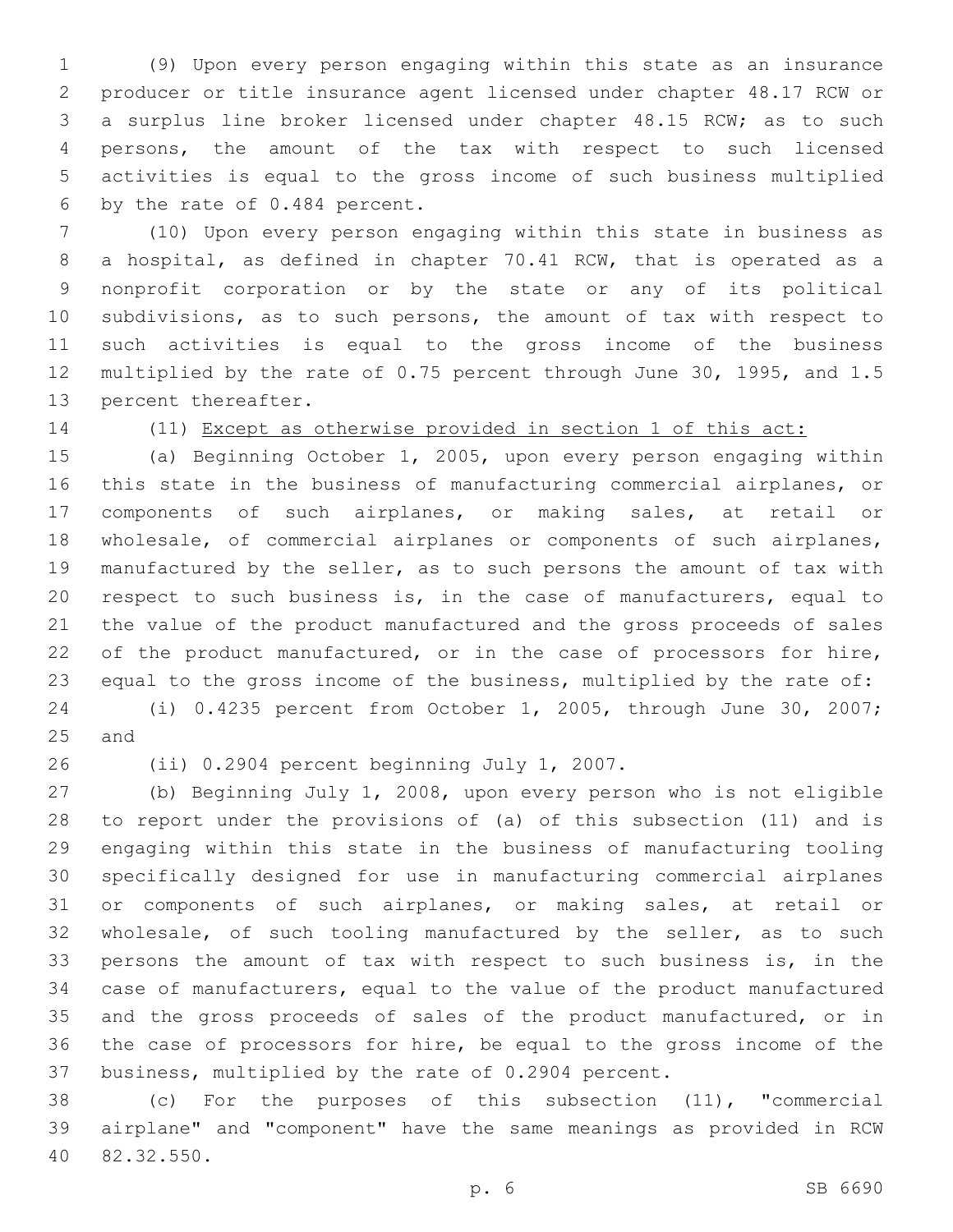(d) In addition to all other requirements under this title, a person reporting under the tax rate provided in this subsection (11) must file a complete annual tax performance report with the 4 department under RCW 82.32.534.

 (e)(i) Except as provided in (e)(ii) of this subsection (11), this subsection (11) does not apply on and after July 1, 2040.

 (ii) With respect to the manufacturing of commercial airplanes or making sales, at retail or wholesale, of commercial airplanes, this subsection (11) does not apply on and after July 1st of the year in which the department makes a determination that any final assembly or wing assembly of any version or variant of a commercial airplane that is the basis of a siting of a significant commercial airplane manufacturing program in the state under RCW 82.32.850 has been sited outside the state of Washington. This subsection (11)(e)(ii) only applies to the manufacturing or sale of commercial airplanes that are the basis of a siting of a significant commercial airplane manufacturing program in the state under RCW 82.32.850.

 (12)(a) Until July 1, 2045, upon every person engaging within this state in the business of extracting timber or extracting for hire timber; as to such persons the amount of tax with respect to the business is, in the case of extractors, equal to the value of products, including by-products, extracted, or in the case of extractors for hire, equal to the gross income of the business, multiplied by the rate of 0.4235 percent from July 1, 2006, through June 30, 2007, and 0.2904 percent from July 1, 2007, through June 30, 2045.

 (b) Until July 1, 2045, upon every person engaging within this state in the business of manufacturing or processing for hire: (i) Timber into timber products or wood products; (ii) timber products into other timber products or wood products; or (iii) products 31 defined in RCW 19.27.570(1); as to such persons the amount of the tax with respect to the business is, in the case of manufacturers, equal to the value of products, including by-products, manufactured, or in the case of processors for hire, equal to the gross income of the business, multiplied by the rate of 0.4235 percent from July 1, 2006, through June 30, 2007, and 0.2904 percent from July 1, 2007, through 37 June 30, 2045.

 (c) Until July 1, 2045, upon every person engaging within this state in the business of selling at wholesale: (i) Timber extracted by that person; (ii) timber products manufactured by that person from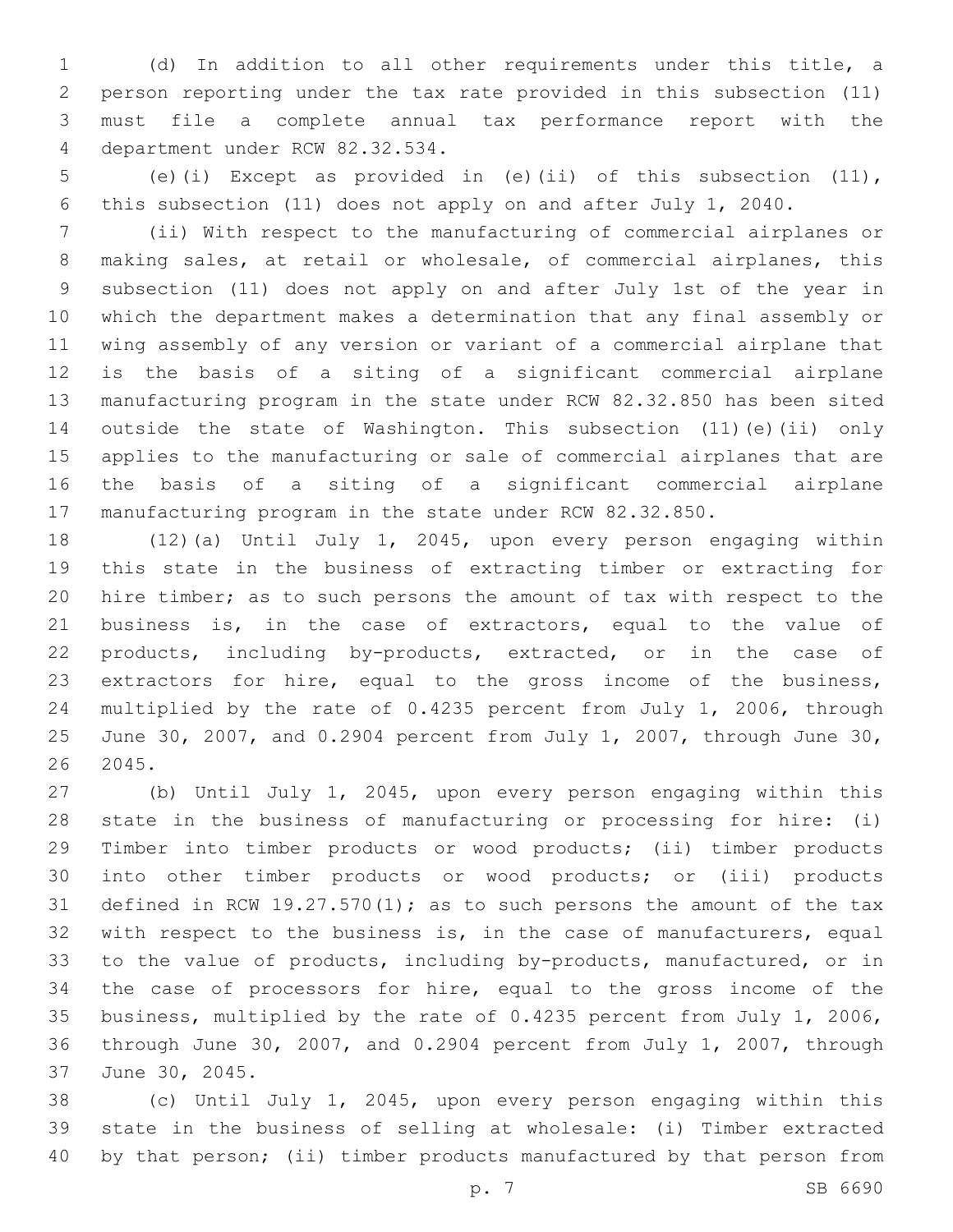timber or other timber products; (iii) wood products manufactured by that person from timber or timber products; or (iv) products defined 3 in RCW 19.27.570(1) manufactured by that person( $(\frac{+}{+})$ ); as to such persons the amount of the tax with respect to the business is equal to the gross proceeds of sales of the timber, timber products, wood products, or products defined in RCW 19.27.570(1) multiplied by the rate of 0.4235 percent from July 1, 2006, through June 30, 2007, and 0.2904 percent from July 1, 2007, through June 30, 2045.

 (d) Until July 1, 2045, upon every person engaging within this state in the business of selling standing timber; as to such persons the amount of the tax with respect to the business is equal to the gross income of the business multiplied by the rate of 0.2904 percent. For purposes of this subsection (12)(d), "selling standing timber" means the sale of timber apart from the land, where the buyer is required to sever the timber within thirty months from the date of the original contract, regardless of the method of payment for the timber and whether title to the timber transfers before, upon, or 18 after severance.

 (e) For purposes of this subsection, the following definitions 20 apply:

 (i) "Biocomposite surface products" means surface material products containing, by weight or volume, more than fifty percent recycled paper and that also use nonpetroleum-based phenolic resin as 24 a bonding agent.

 (ii) "Paper and paper products" means products made of interwoven cellulosic fibers held together largely by hydrogen bonding. "Paper 27 and paper products" includes newsprint; office, printing, fine, and pressure-sensitive papers; paper napkins, towels, and toilet tissue; kraft bag, construction, and other kraft industrial papers; paperboard, liquid packaging containers, containerboard, corrugated, and solid-fiber containers including linerboard and corrugated medium; and related types of cellulosic products containing primarily, by weight or volume, cellulosic materials. "Paper and paper products" does not include books, newspapers, magazines, periodicals, and other printed publications, advertising materials, calendars, and similar types of printed materials.

 (iii) "Recycled paper" means paper and paper products having fifty percent or more of their fiber content that comes from 39 postconsumer waste. For purposes of this subsection (12)(e)(iii), "postconsumer waste" means a finished material that would normally be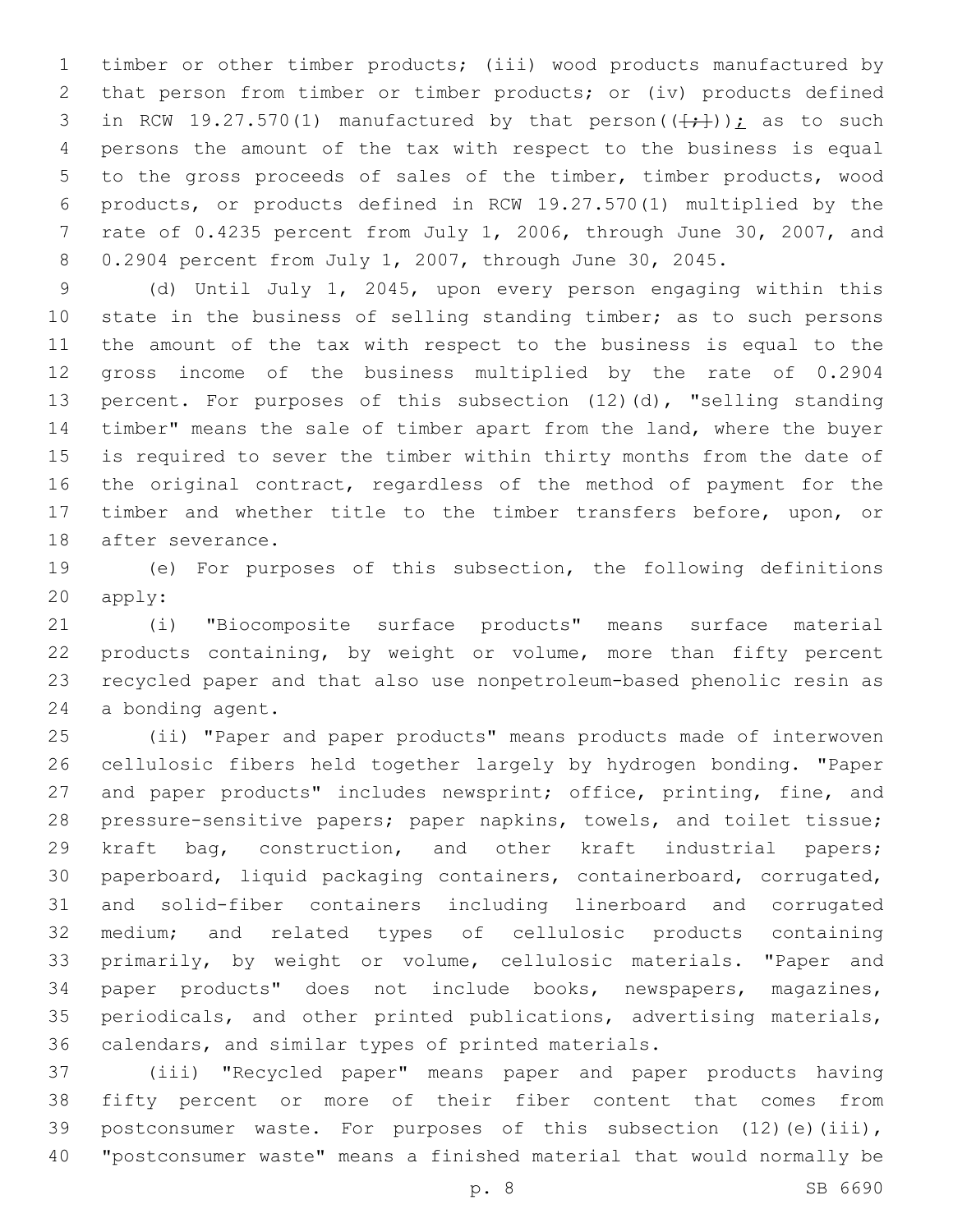disposed of as solid waste, having completed its life cycle as a 2 consumer item.

 (iv) "Timber" means forest trees, standing or down, on privately or publicly owned land. "Timber" does not include Christmas trees that are cultivated by agricultural methods or short-rotation hardwoods as defined in RCW 84.33.035.6

(v) "Timber products" means:7

 (A) Logs, wood chips, sawdust, wood waste, and similar products obtained wholly from the processing of timber, short-rotation 10 hardwoods as defined in RCW 84.33.035, or both;

 (B) Pulp, including market pulp and pulp derived from recovered 12 paper or paper products; and

 (C) Recycled paper, but only when used in the manufacture of 14 biocomposite surface products.

 (vi) "Wood products" means paper and paper products; dimensional lumber; engineered wood products such as particleboard, oriented strand board, medium density fiberboard, and plywood; wood doors; 18 wood windows; and biocomposite surface products.

 (f) Except for small harvesters as defined in RCW 84.33.035, a person reporting under the tax rate provided in this subsection (12) must file a complete annual tax performance report with the 22 department under RCW 82.32.534.

 (g) Nothing in this subsection (12) may be construed to affect the taxation of any activity defined as a retail sale in RCW 82.04.050(2) (b) or (c), defined as a wholesale sale in RCW 82.04.060(2), or taxed under RCW 82.04.280(1)(g).26

 (13) Upon every person engaging within this state in inspecting, testing, labeling, and storing canned salmon owned by another person, as to such persons, the amount of tax with respect to such activities is equal to the gross income derived from such activities multiplied 31 by the rate of 0.484 percent.

 (14)(a) Upon every person engaging within this state in the business of printing a newspaper, publishing a newspaper, or both, the amount of tax on such business is equal to the gross income of the business multiplied by the rate of 0.35 percent until July 1, 36 2024, and 0.484 percent thereafter.

 (b) A person reporting under the tax rate provided in this subsection (14) must file a complete annual tax performance report 39 with the department under RCW 82.32.534.